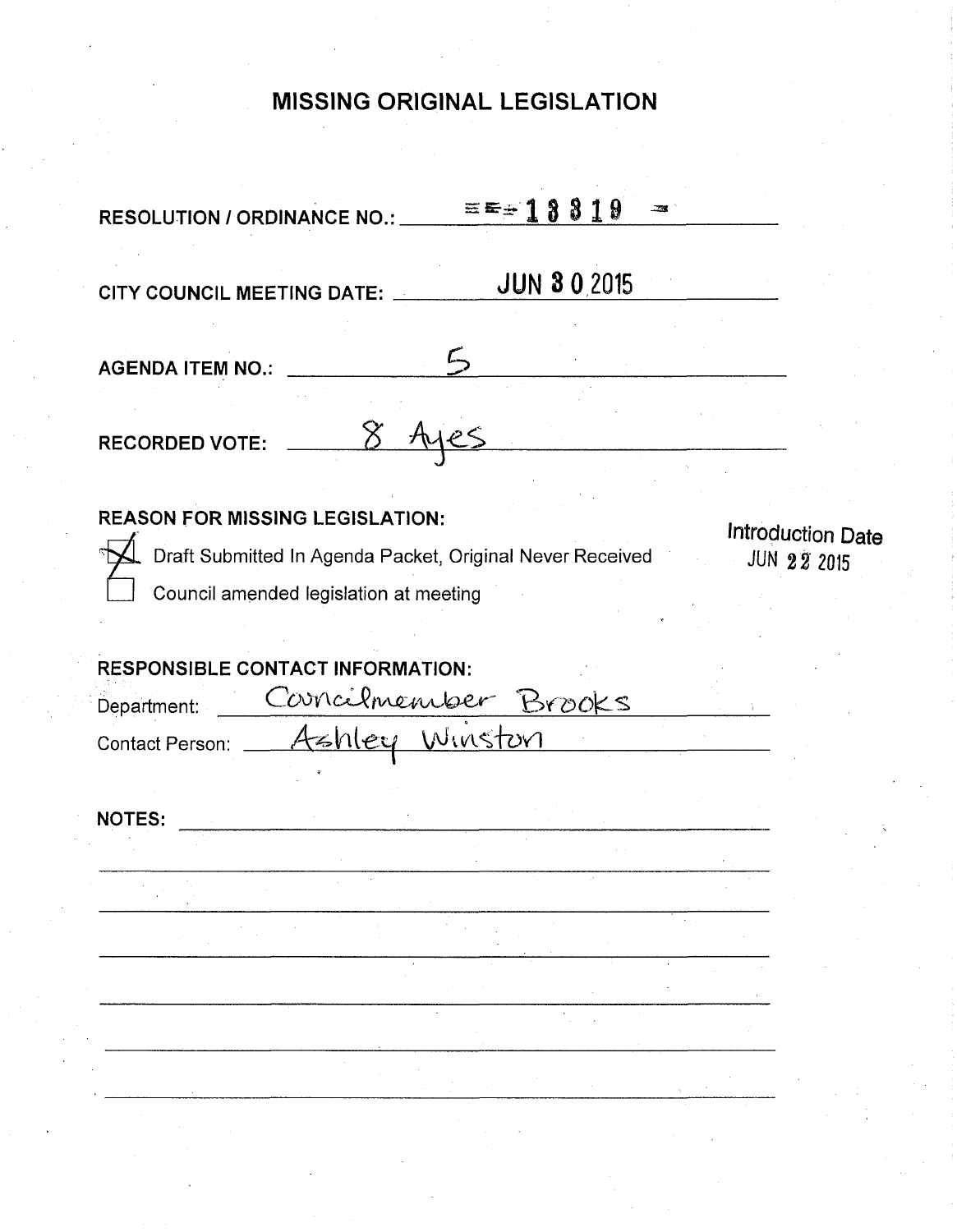



# **2015 JUN 26 AM 9:09 OAKLAND CITY COUNCIL**

ORDINANCE NO. C.M.S.

# INTRODUCED BY COUNCILMEMBER BESLEY BROOKS

Title: An Ordinance Amending Chapter 2.29 Of The Oakland Municipal Code Entitled, "City Agencies, Departments And Offices", Which Established The Organizational Structure Of The City Under The City Administrator's Jurisdiction In Accordance With The Requirements Of The City Charter Section 600, To Create The Department Of Race and Equity By December 2015, That Will Report Directly To The City Administrator; Establishing definitions and implementation steps related to a citywide strategy of a fair and just city.

WHEREAS, Section 600 of the Charter of the City of Oakland , provides that the City Council shall by ordinance provide the form of organization through which the functions of the City under the jurisdiction of the City Administrator are to be administered; and

WHEREAS, in 1999 the Council passed Ordinance No. 12186, C.M.S. which established in Chapter 2.29 of the municipal code the organizational structure of the City; and

WHEREAS, the FY 2015-17 Policy Budget will provide for organizational restructuring to promote equity and operating efficiency; and

WHEREAS, Oakland is a diverse community. Communities of color and immigrant and refugee communities are growing. Today, approximately 1 in-2 students in Oakland's public schools are students of color.

WHEREAS, Recent decisions in Ferguson and New York involving the criminal justice system have revealed with a renewed and sharper focus the deep divide in our society with persistent systemic inequalities; and

WHEREAS, racial inequities exist across all indicators for success, across the county, including in Oakland. These inequities are deep and pervasive and exist not only within the criminal justice system, but also in education, health, jobs, housing, and many other areas; and

WHEREAS, many in the United States, even those who embrace egalitarian norms, harbor unconscious negative associations based on race; and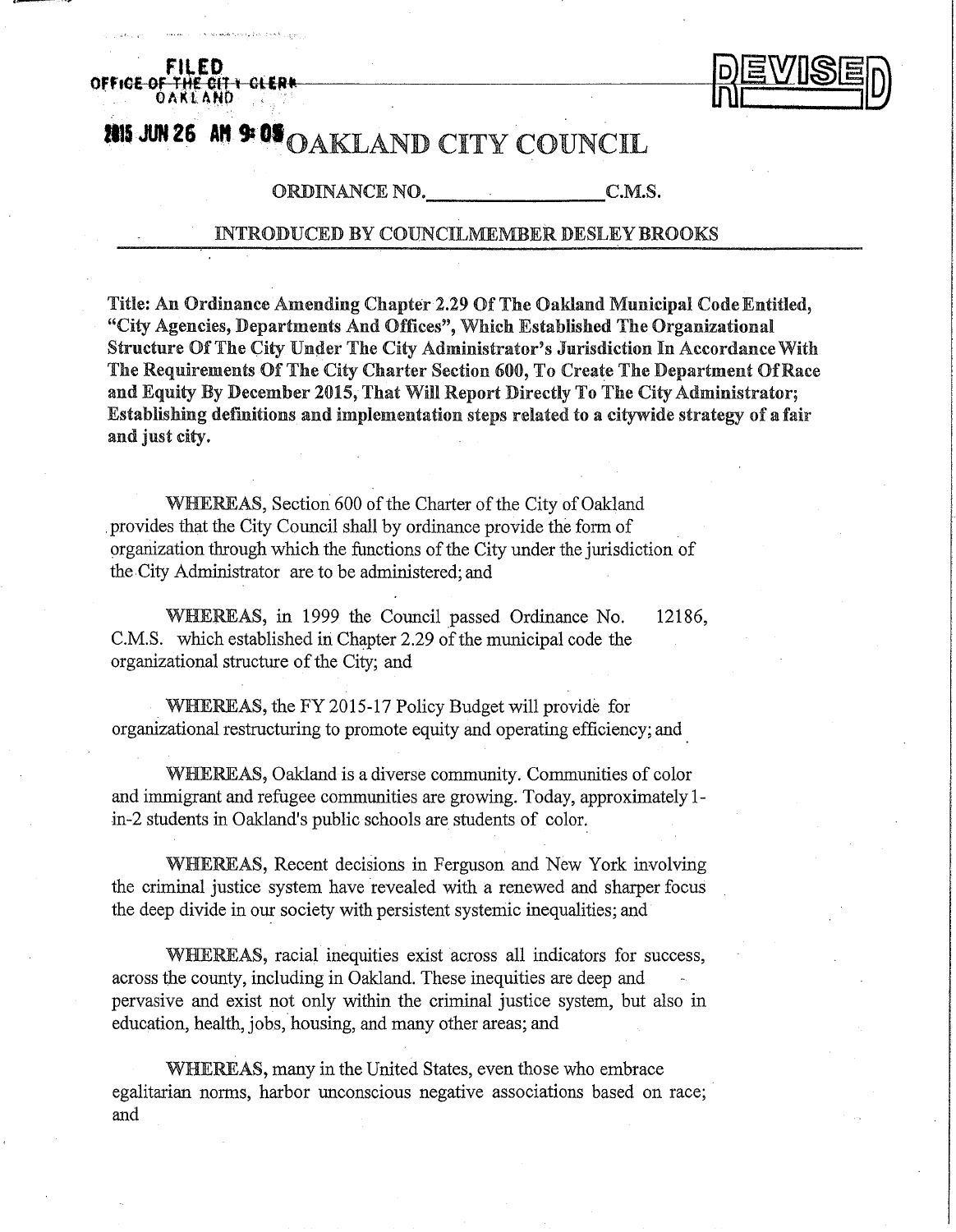WHEREAS, because of the government's role in serving the public, government is uniquely positioned to address the pervasiveness of unconscious biases, first by recognizing and acknowledging bias, and secondly by working to reduce bias, both individually and within government; and

WHEREAS, efforts to address unconscious bias and proactively advance racial equity can repair and strengthen the relationship between law enforcement and communities of color, thereby strengthening the ability for police departments to serve and protect all communities; and

WHEREAS, the City recognizes the need to eliminate disparities based on race, ethnicity, national origin, English language proficiency, gender, gender identity, sexual orientation, religion, socio-economic status, source of income, geographic location of residence, familial status, disability, age, physical and mental illnesses, and other factors; and

WHEREAS, On December 9<sup>th</sup> the Oakland City Council unanimously passed a resolution recognizing our collective responsibility to advance racial equity; and

WHEREAS, the City recognizes the need to eliminate disparities based on race, ethnicity, national origin, gender, gender identity, sexual orientation, religion, socio-economic status, source of income, geographic location of residence, familial status, disability, age, physical and mental illnesses, and other factors; and

WHEREAS, data indicates that racial and ethnic disparities are vast' across all indicators, supporting the need for the City to implement system measures that lead with race and ethnicity to be an initial priority of the City and the Department of Race & Equity; and

WHEREAS, race and equity will be key priorities internally, and the City work externally, with partners in government, private businesses, nongovernment organizations, academia and each community member; and

WHEREAS, Achieving equity requires the intentional examination of policies and practices that, even if they have the appearance of fairness, may marginalize individuals or groups and perpetuate disparities or injustices, and

WHEREAS, Working towards equity requires an understanding of the historical contexts and active investment in social structures over time so that all communities can experience their vision of success; and

WHEREAS, Achieving equity requires commitment, collaboration, and clear, transparent communication among City Departments that serve as the primary structures for managing how resources are divided and how public services are provided; and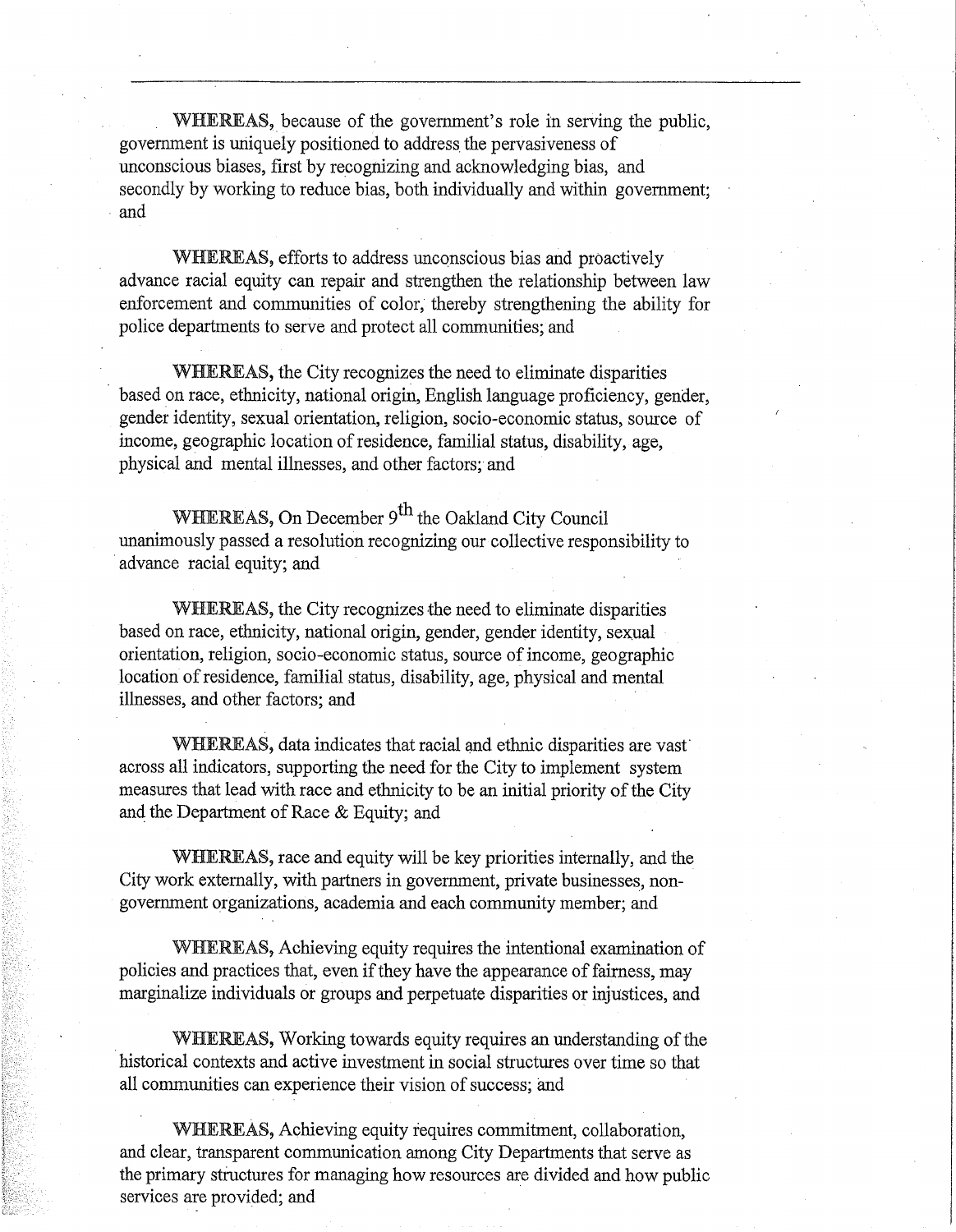WHEREAS, advancing equity for all Oaklanders will require coordination with other Race and Equity work not only in government but also in private business, nongovernment organizations, academia community groups, and the media; and

WHEREAS, economic development, job creation, and the stable employment of people in our city are essential to achieving equity; and

WHEREAS, advancement of equity may require resources to be shifted and reallocated; and

WHEREAS, we commit to remove the structural barriers that prevent our society from being just and inclusive – and towards one that cares about and provides justice for the lives of all people.

# THE COUNCIL OF THE CITY OF OAKLANB DOES ORDAIN AS FOLLOWS:

SECTION 1. The City Council finds and determines the foregoing recitals to be true and correct and hereby adopts and incorporates them into this Ordinance.

SECTION 2. The Municipal Code is hereby amended to add, delete, ormodify sections as set forth below (section numbers and titles are indicated in bold type; additions are indicated by underscoring and deletions are indicated by strike through type); there are no changes in the portions of the sections that are not cited or shown in underscoring or strike-through type.

SECTION 3. Chapter 2.29 of the Municipal Code is hereby amended to read as follows:

#### Section 2.29.010 Purpose.

The rendition of efficient and effective services in the city is best accomplished through the establishment of agencies, each of which shall function under the leadership of a single Director and shall consist of departments or divisions. Said Director and any department or division head shall serve as "department head" within the meaning of Article<sup> $\tau$ </sup>X of the City Charter.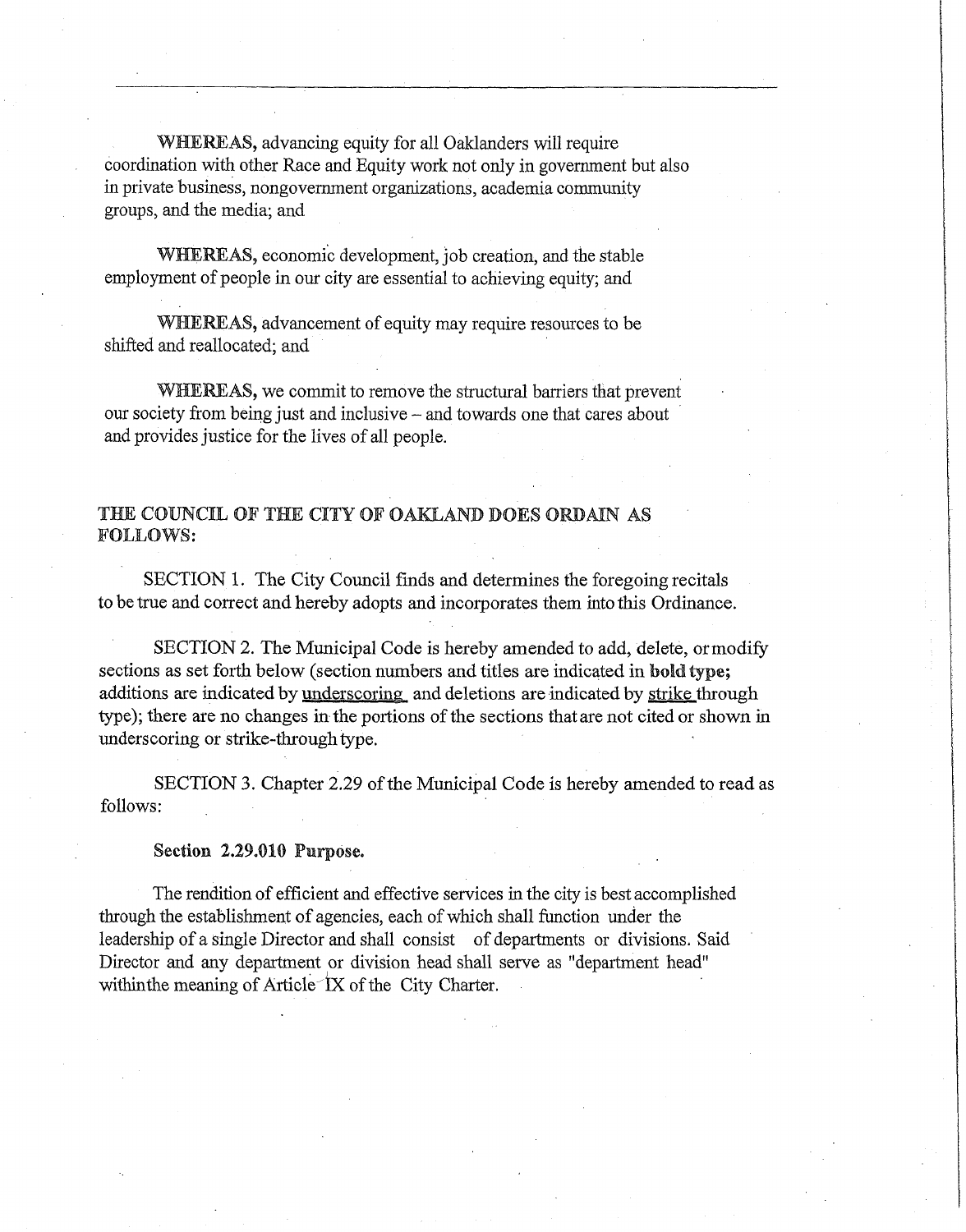## Section 2.29.160 Race and Equity Agency.

There is established in the city government a Department of Race and Equity which shall be under the supervision and administrative control of the City Administrator. The powers, functions and duties of said Department shall be those assigned, authorized and directed by the City Administrator. The management and operation of the Department of Race and Equity shall be the responsibility of the Director of Department of Race and Equity who shall serve as Director of said agency, subject to the direction of the City Administrator. In the Department of Race and Equity there shall be the following divisions: Race and Equity, Equitable City. Equity Training. Equitable Community engagement, and Project Implementation.

SECTION 2.29.160.1. Through adoption of this Ordinance the City of Oakland And the establishment of the Department of Race and Equity the City of Oakland will intentionally integrate, on a citywide basis, the principle of "fair and just" in all the city does in order to achieve equitable opportunities for all people and communities. This ordinance establishes definitions and identifies the specific approaches necessary to implement and achieve the "fair and just" principle that is embedded as a core element of the goals, objectives and strategies of the city.

SECTION 2.29.160.2. The definitions in this section apply throughout this ordinance unless the context clearly requires otherwise.

A. "Community" means a group of people who share some or all of the following: geographic boundaries, sense of membership, culture, language, common norms and interests.

B. "Determinants of equity" means the social, economic, geographic, political and physical environment conditions in which people in our city are born, grow, live, work and age that lead to the creation of a fair and just society. Access to the determinants of equity is necessary to have equity for all people regardless of race, class, gender or language spoken. Inequities are created when barriers exist that prevent individuals and communities from accessing these conditions and reaching their full potential. The determinants of equity are:

1. Community economic development that supports local ownership of assets, including homes and businesses, and assures fair access for all to business development and business retention opportunities;

2. Community and public safety that includes services such as fire, police, emergency medical services and code enforcement that axe responsive to all residents so that everyone feels safe to live, work and play in any neighborhood in Oakland;

3. A law and justice system that provides equitable access and fair treatment for all;

4. Early childhood development that supports nurturing relationships, highquality affordable child care and early learning opportunities that promote optimal early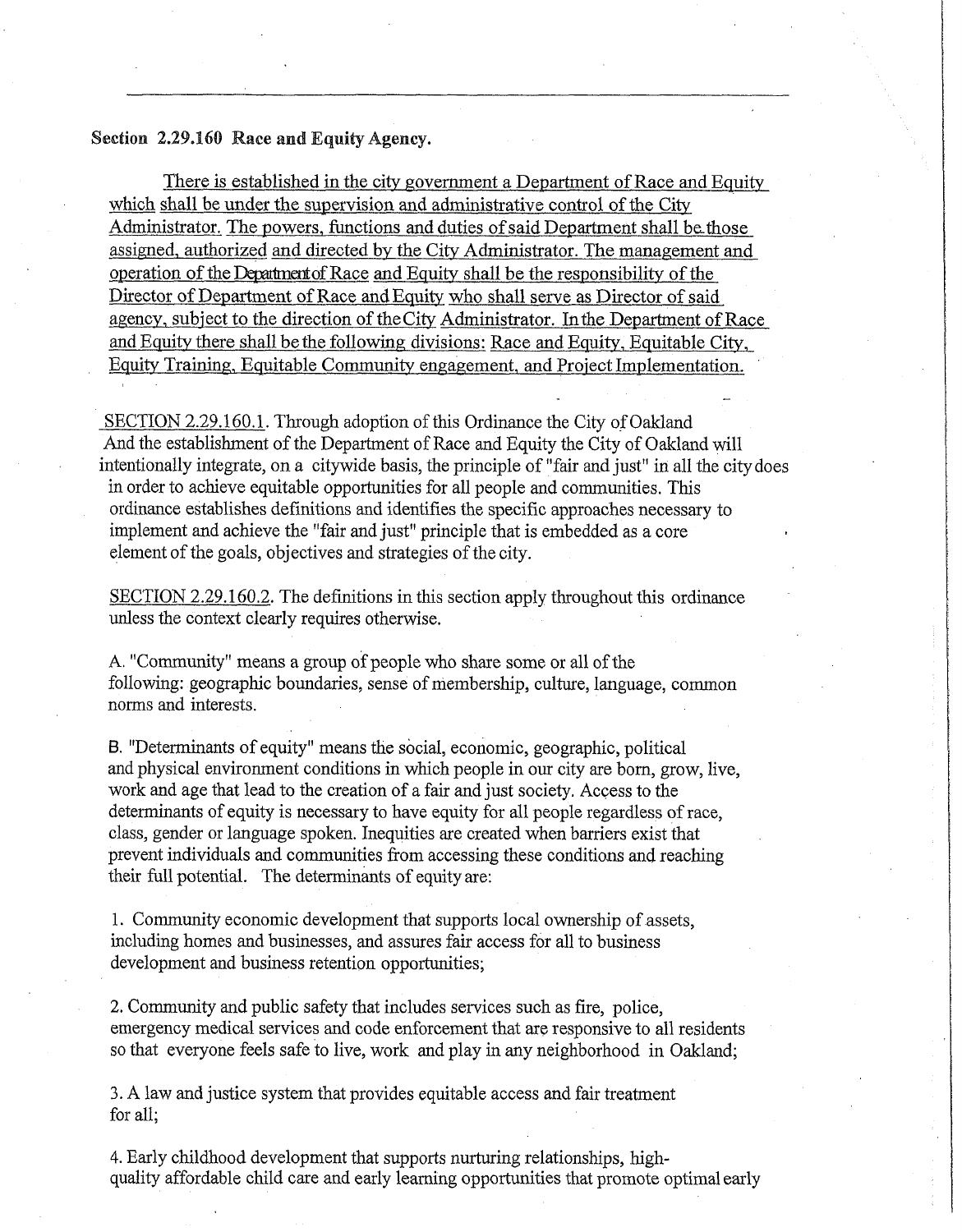childhood development and school readiness for all children;

5. Education that is high quality and culturally appropriate and allows each student to reach his or her full learning and career potential;

6. Equity in city practices that eliminates all forms of discrimination in city activities in order to provide fair treatment for all employees, contractors, clients, community partners, residents and others who interact with the City;

7. Food systems that support local food production and provide access to affordable, healthy, and culturally appropriate foods for all people;

8. Health and human services that are high quality, affordable and culturally appropriate and support the optimal well-being of all people;

9. Healthy built and natural environments for all people that include mixes of land use that support: jobs, housing, amenities and services; trees and forest canopy; and clean air, water, soil and sediment;

10. Housing for all people that is safe, affordable, high quality and healthy;

11. Job, training and jobs that provide all residents with the knowledge and skills

to compete in a diverse workforce arid with the ability to make sufficient income for the purchase of basic necessities to support them and their families;

12. Neighborhoods that support all communities and individuals through strong social networks, trust among neighbors and the ability to work together to achieve common goals that improve the quality of life for everyone in the neighborhood;

13. Parks and natural resources that provide access for all people to safe, clean and quality outdoor spaces, facilities and activities that appeal to the interests of all communities; and (将事的复数,按照

14. Transportation that provides everyone with safe, efficient, affordable, convenient and reliable mobility options including public transit, walking, car pooling and biking.

C. "Equity" means all people have full and equal access to opportunities that enable them to attain their full potential.

D. "Equity and social justice foundational practices" means those practices that can increase the city's influence on access to the determinants of equity when appliedto the city's actions in: siting and delivery of services; policy development and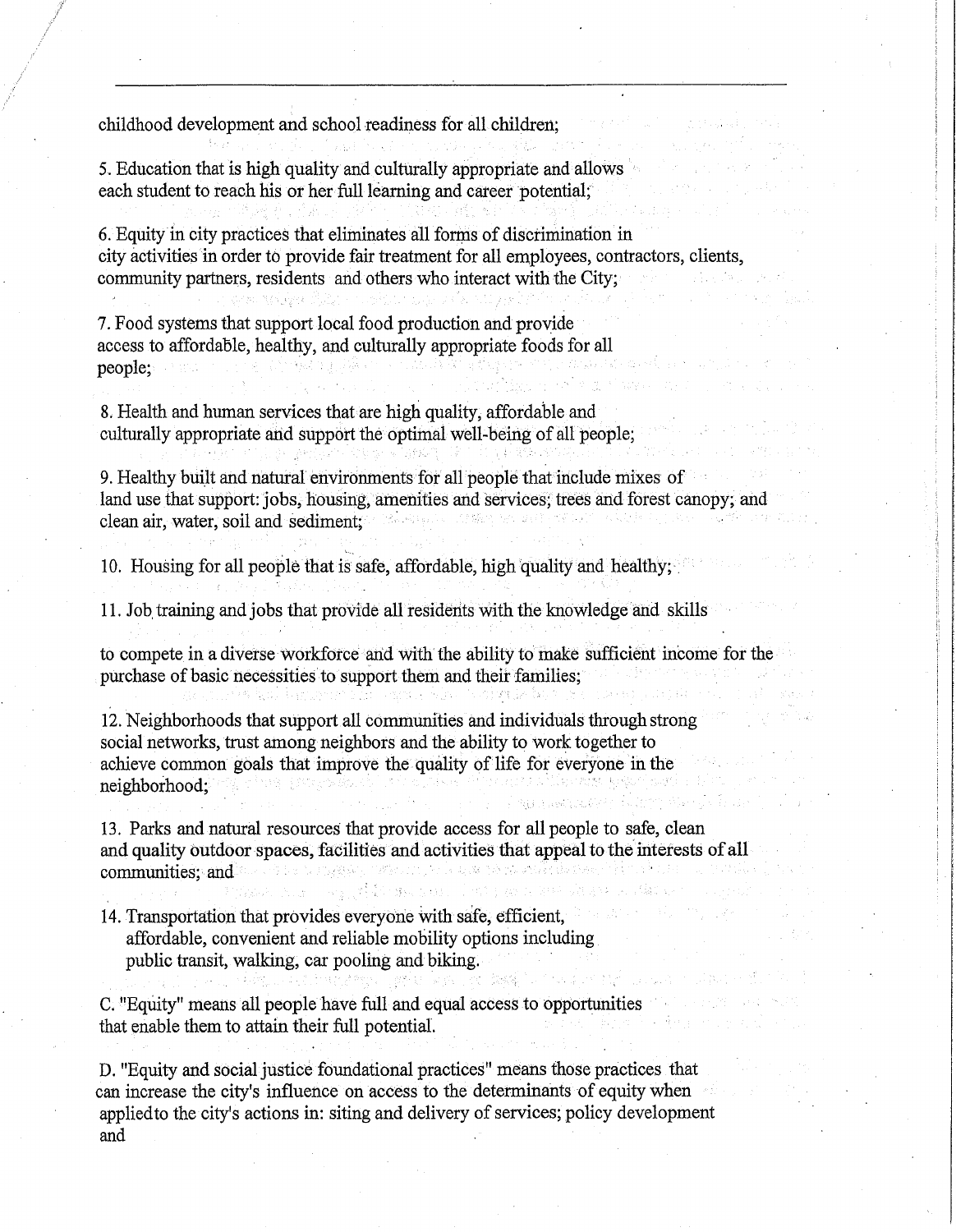decision making; education and communication within city government; and community engagement and partnerships. Equity and social justice foundational practices are goals for all governmental actions; across citywide strategic goals, objectives and strategies; and across agencies, programs and services. The equity and social justice foundational practices are efforts that enable Oakland government to:

1. Raise and sustain the visibility of the citywide vision of "fair and just" principle and equity and social justice values, policies and foundational practices;

2. Increase focus on the determinants of equity in order to make progress in the elimination of the root cause of inequities;

3. Consider equity and social justice impacts in all decision-making so that decisions increase fairness and opportunity for all people, particularly for people of color, low-income communities and people with limited English proficiency or, when decisions that have a negative impact on fairness and opportunity are unavoidable, steps are implemented that mitigate the negative impacts;

4. Foster an organizational culture that promotes fairness and opportunity;

5. Collaborate across agencies, departments and other organizations;

6. Build capacity to engage all communities in a manner that: promotes and foster trust among people across geographic, race, class and gender lines; results in more effective policies, processes and services; and supports communities' efforts to develop solutions.

F. "Fair and just" means the city serves all residents by promoting fairness and opportunity and eliminating inequities through actions to which equity and social justice foundational practices are applied.

G. "Inequity" means differences in well-being that disadvantage one individual or group in favor of another. These differences are systematic, patterned and unfair and can be changed. Inequities are not random; they are caused by past and current decisions, systems of power and privilege, policies and the implementation of those policies.

H. "Social justice" means all aspects of justice, including legal, political and economic, and requires the fair distribution of public goods, institutional resources and life opportunities for all people.

SECTION 2.29.160.3. To achieve the fair and just principle embedded within the citywide goals, objectives and strategies, the City Administrator shall:

**5**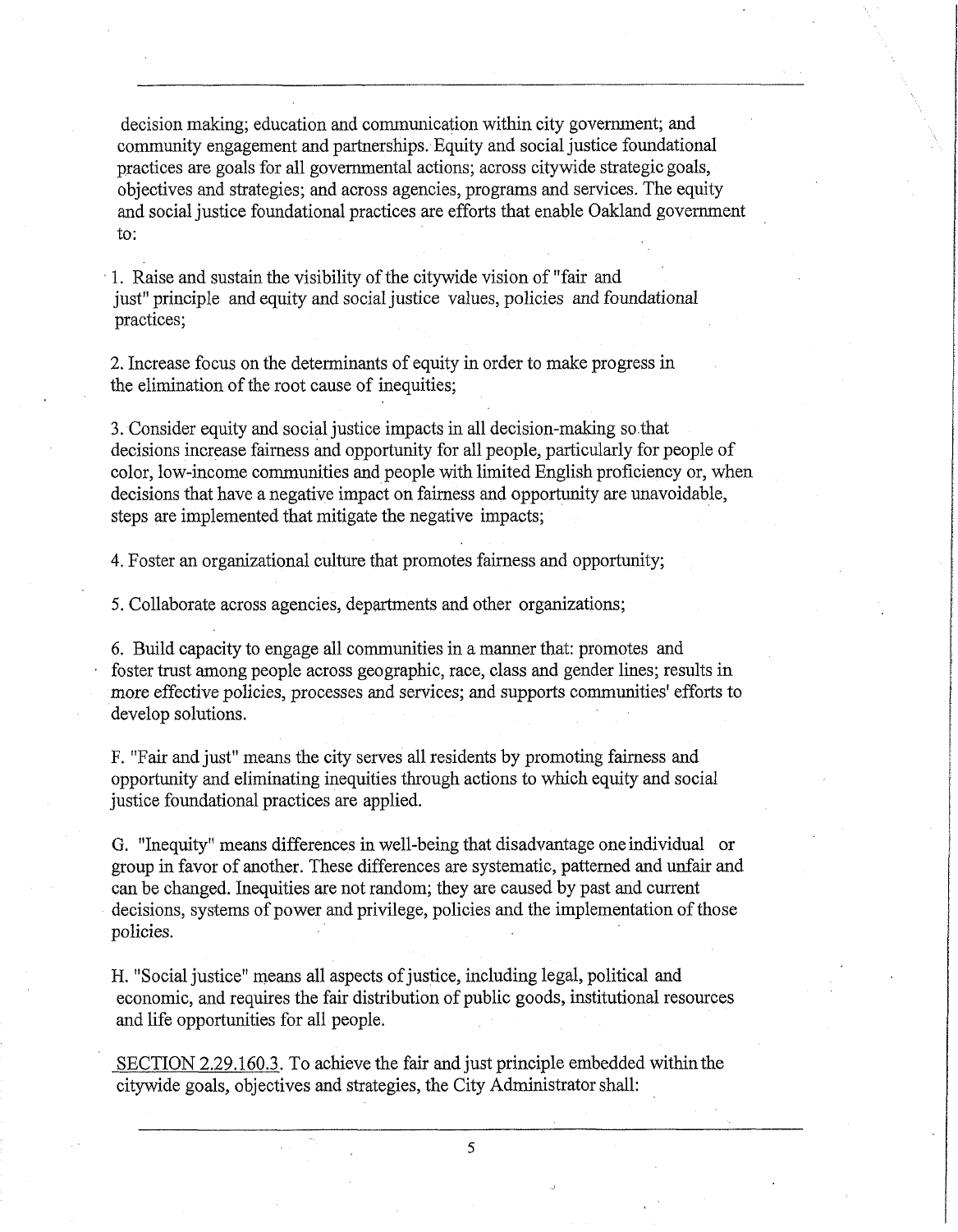A. Apply equity and social justice foundational practices to city actions and endeavor to integrate these practices into the city's: strategic, operational and business plans; management and reporting systems for accountability and performance; and budgets in order to eliminate inequities and create opportunities for all people and communities;

B. Establish an inter-branch team to facilitate accountability of and coordination by all branches, departments, agencies, and offices of city government regarding implementation of the fair and just principle of the city. The Department on Race and Equity shall be responsible for leading the effort. The inter-branch team shall be composed of the directors of all branches, departments, agencies and offices of city government. Further the City Administrator shall support the city's application of equity and social justice foundational practices through:

1. Development of analytical tools to support all branches' departments and agencies in identifying the equity impacts of policies and decisions and ways in which to amplify positive impacts and mitigate negative impacts;

2. Development of guidelines which can be implemented across all City branches, departments, and agencies for outreach, communication and community engagement to improve the scope and effectiveness of city efforts to ensure that all communities receive information and have the opportunity to shape city policies and services;

3. Identifying focus areas and supporting the development of policies and actions that improve fairness and opportunity in city government organizational

practices, including all employment practices such as hiring, training, retention and promotion and business practices such as contracting, procurement and grant writing;

.4. Providing a forum for exchange of information and identification of opportunities for collaboration across branches' departments and agencies on equity and social justice foundational practices; and

5. Supporting the identification of annual work plans by city departments and agencies on application of equity and social justice practices, including the items listed in subsection B.l. through 5. of this section; and

C. Design and publish an annual report for Oakland elected leadership, employees and the public on the status and trends in equity in the city and measures of accountability for work plans and results related to implementation of this ordinance.

**6**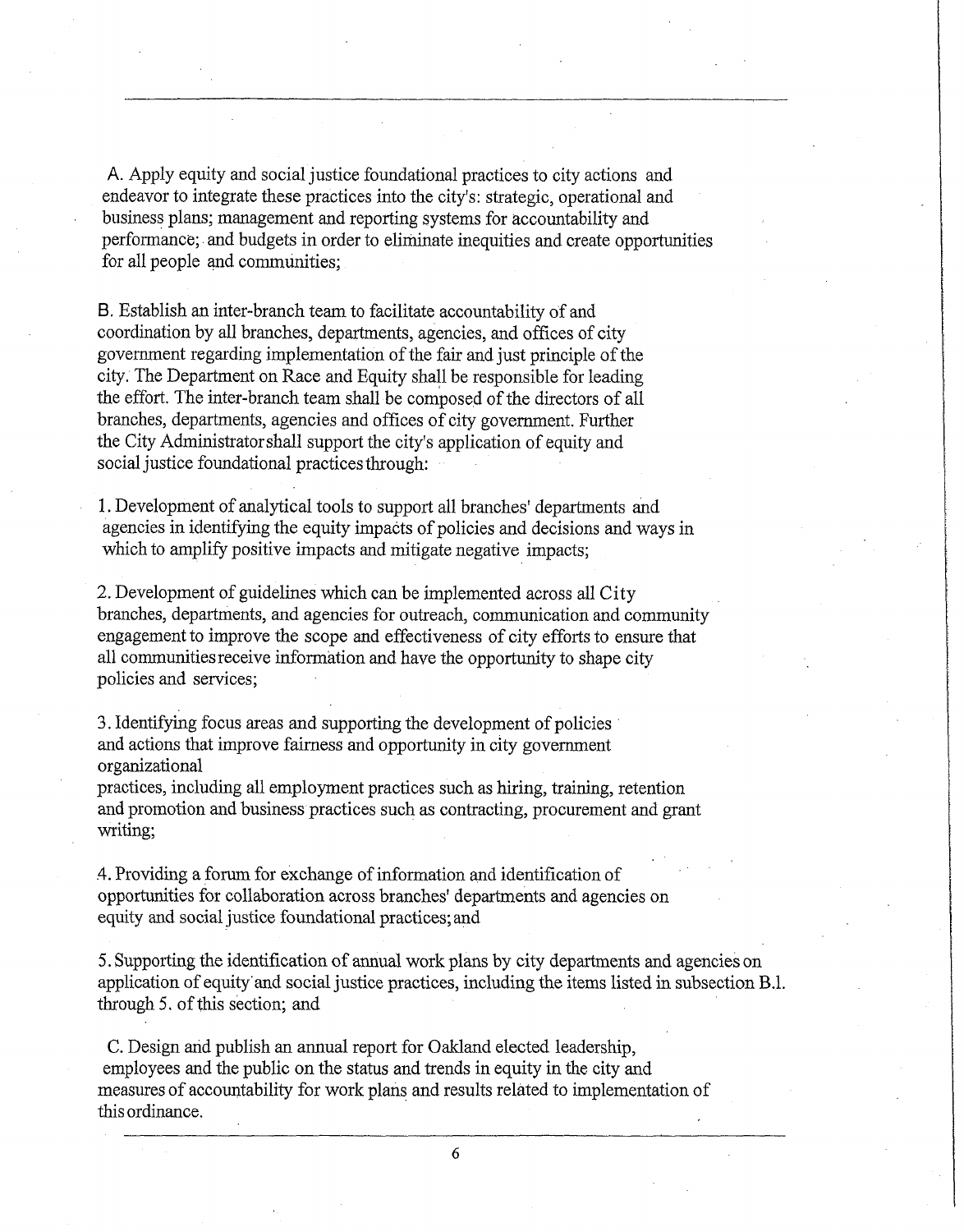SECTION 2.29.160.4. It is the intent of the council that this ordinance is a general statement of city policy that cannot form the basis of a private right of action.

SECTION 4. This ordinance will take effect immediately if it is adopted by the Council with six affirmative votes; it will take effect seven days after final passage if it is adopted with five affirmative votes. The organizational structure established by this Ordinance will become effective on the effective date of the Ordinance.

IN COUNCIL, OAKLAND, CALIFORNIA,

2015 PASSED BY THE FOLLOWING VOTE:

AYES-BROOKS, CAMPBELL WASHINGTON, GALLO, GUILLEN, KALB, KAPLAN, REED, GIBSON-MCELHANEY

NOES-

ABSENT-

7

ABSTENTION – ATTEST **ALL ALTER** EXAMPLES A LATONDA SIMMONS

City Clerk and Clerk of the Council Of the City of Oakland